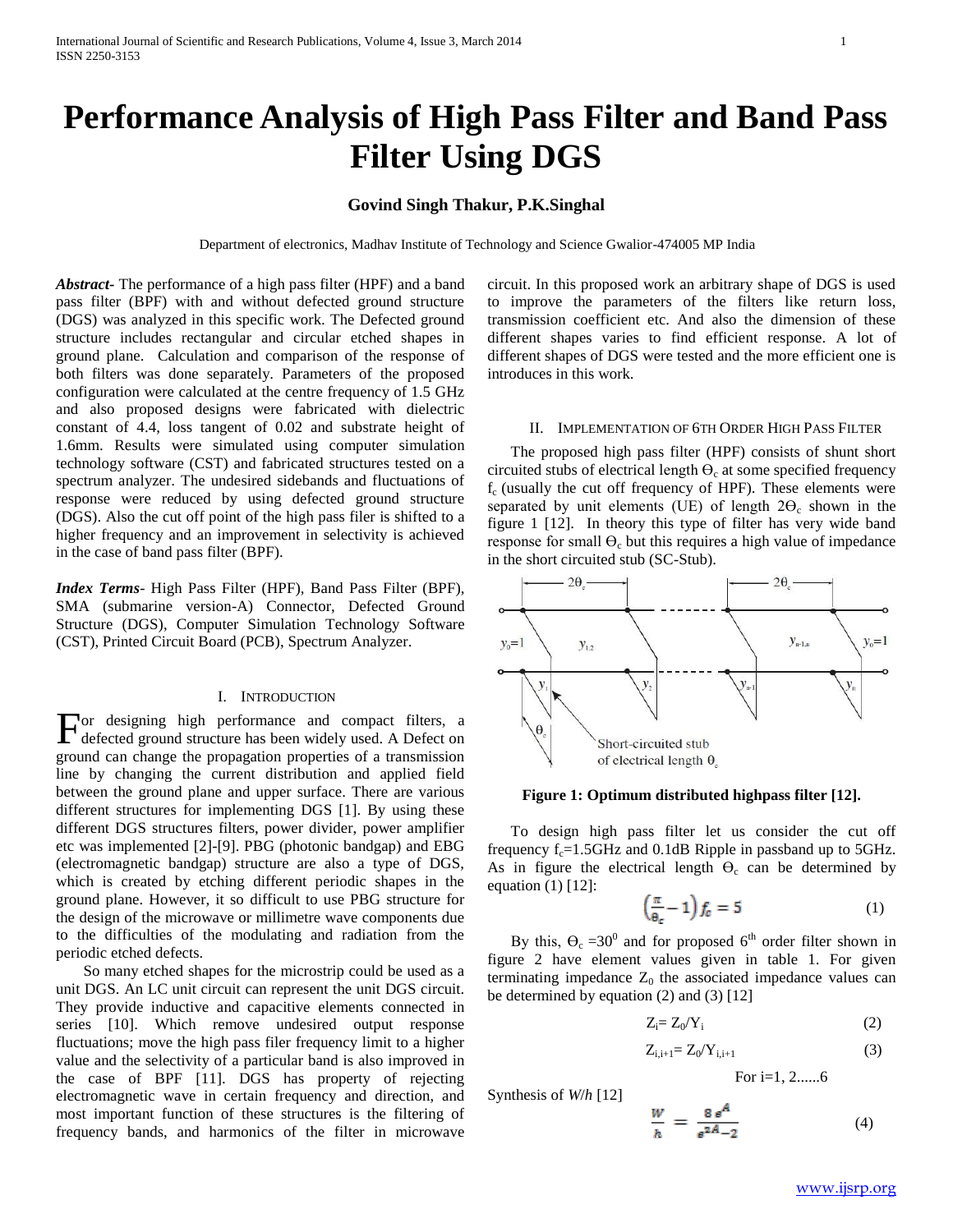International Journal of Scientific and Research Publications, Volume 4, Issue 3, March 2014 2 ISSN 2250-3153

With 
$$
A = \frac{z_c}{60} \left[ \frac{s_r + 1}{2} \right]^{0.5} + \frac{s_r + 1}{s_r + 1} \left[ 0.23 + \frac{0.11}{s_r} \right]^{0.5}
$$

(5)

Where

 $Z_c = Z_o = 50\Omega$  and  $\varepsilon_r$  (dielectric constent) = 4.4, W= width,  $h =$  height of dielectric which is taken as 1.6mm.

 Effective dielectric constant of dielectric material given by equation (6) and (7) [12]

For  $W/h \leq 1$ :

$$
\varepsilon_{r\varepsilon} = \frac{\varepsilon_{r+1}}{2} + \frac{\varepsilon_{r-1}}{2} \left( 1 + 12 \frac{h}{w} \right)^{-0.5}
$$
 (6) For W/h>1

$$
\varepsilon_{re} = \frac{\varepsilon_r + 1}{2} + \frac{\varepsilon_r - 1}{2} \left[ \left( 1 + 12 \frac{h}{w} \right)^{-0.5} + 0.04 \left( 1 - \frac{w}{h} \right)^2 \right] \tag{7}
$$

Whereas guided wavelength is given by equation (8)

$$
\lambda_{\rm g} = \frac{300}{f(\rm GHz)\sqrt{\epsilon_{\rm re}}} \tag{8}
$$

 $\varepsilon_{\text{re}}$  = Effective dielectric constant, f = 1.5 GHz

 Lengths of the elements (l) were determined by equation (9) [12]

$$
\Theta_{\rm c} = \beta^* l \tag{9}
$$

Where  $\beta$  is the phase constant.

 For designing HPF use of circular and rectangular shape DGS were proposed. The radius of circle is taken as 7.5 mm and length and width of rectangle is taken as 5mm and 14mm respectively.



**Figure 2: Proposed 6th order high Pass Filer with DGS.**

**Table 1: Element values of the proposed configuration.**

| s.n<br>о. | <b>Element</b>          | <b>Admittance</b><br>values                                                               | Impedan<br>ce values                                                                   | Length of<br>the                                                                            | Width of<br>the                                                                                |
|-----------|-------------------------|-------------------------------------------------------------------------------------------|----------------------------------------------------------------------------------------|---------------------------------------------------------------------------------------------|------------------------------------------------------------------------------------------------|
|           |                         | In mho                                                                                    | In ohm                                                                                 | element<br>(mm)                                                                             | element<br>(mm)                                                                                |
| 1         | Unit<br>element<br>(UE) | $Y_{1,2}=Y_{5,6}=$<br>1.0672,<br>$Y_{2,3}=Y_{4,5}=$<br>1.04395,<br>$Y_{3,4} =$<br>1.03794 | $Z_{1,2}=Z_{5,6}=$<br>46.85,<br>$Z_{2,3}=Z_{4,5}=$<br>47.895,<br>$Z_{3,4}$ =<br>48.172 | $I_{1,2}=I_{5,6}=$<br>18.186,<br>$I_{2.3} = I_{4.5} =$<br>18.213,<br>$I_{3,4}$ =<br>18.2195 | $W_{1,2} = W_{5,6} =$<br>3.4016,<br>$W_{2,3} = W_{4,5} =$<br>3.2828,<br>$W_{3,4}$ =<br>3.25456 |

| 2 | Short    | $Y_1 = Y_6 =$ | $Z_1 = Z_6 =$ | $I_1 = I_6 =$                                 | $W_1 = W_6 =$ |
|---|----------|---------------|---------------|-----------------------------------------------|---------------|
|   | Circuite | 0.35346,      | 141.46,       | 9.8141,                                       | 0.22672,      |
|   | d Stub   | $Y_2 = Y_5 =$ | $Z_2 = Z_5 =$ | $\vert \cdot \rangle = \vert \cdot \rangle =$ | $W_2 = W_5 =$ |
|   |          | 0.46383,      | 107.798,      | 9.64,                                         | 0.57184,      |
|   |          | $Y_3 = Y_4 =$ | $Z_2 = Z_4 =$ | $I_3 = I_4 =$                                 | $W_3 = W_4 =$ |
|   |          | 0.52615       | 95.03         | 9.554                                         | 0.8144        |

# III. IMPLEMENTATION OF 5TH ORDER BAND PASS FILTER

 The bandpass filter can be design using short circuited stub shown in figure 3 [12]. The shunt short-circuited stubs are  $\frac{Ago}{f}$ long with connecting lines which are also  $\frac{\lambda_{g0}}{4}$  long.  $\lambda_{g0}$  is the guided wavelength in the medium of propagation at the midband frequency of  $f_0$ . The performance of an n degree filter depends on the characteristic admittances of short circuited stubs  $Y_i$  (i=1 to n) and also on the connecting line characteristic admittances  $Y_{i,i+1}$  (i=1 to n-1).



# **Figure 3: Bandpass filter with quarter-wavelength shortcircuited stubs [12].**

 The bandpass filter (BPF) was designed with centre frequency of  $f_0$ =1.5GHz. Electromagnetic equations [12] used for the design of BPF are mention below-

The fractional bandwidth (FBW) of the BPF is given by equation (10)

$$
FBW = \frac{f_2 - f_1}{f_0} \text{ with } f_0 = \frac{f_1 + f_2}{2}
$$
  
(10)

where  $f_0=1.5\text{GHz}$ ,  $f_1=1\text{GHz}$ ,  $f_2=2\text{GHz}$  and also constants are given by equation (11)

$$
\theta = \frac{\pi}{2} \left( 1 - \frac{FBW}{2} \right) \text{ and } h = 2 \tag{11}
$$

Calculation of admittances are given by following equations (12- 19)

$$
\frac{h_{1,2}}{y_0} = g_0 \sqrt{\frac{hg_1}{g_2}} \tag{12}
$$

$$
\frac{J_{n-1,n}}{Y_0} = g_0 \sqrt{\frac{h g_1 g_{n+1}}{g_0 g_{n-1}}} \tag{13}
$$

$$
\frac{f(i,i+1)}{y_0} = \frac{ng_0g_1}{\sqrt{g_ig_{i+1}}}
$$
\n(14)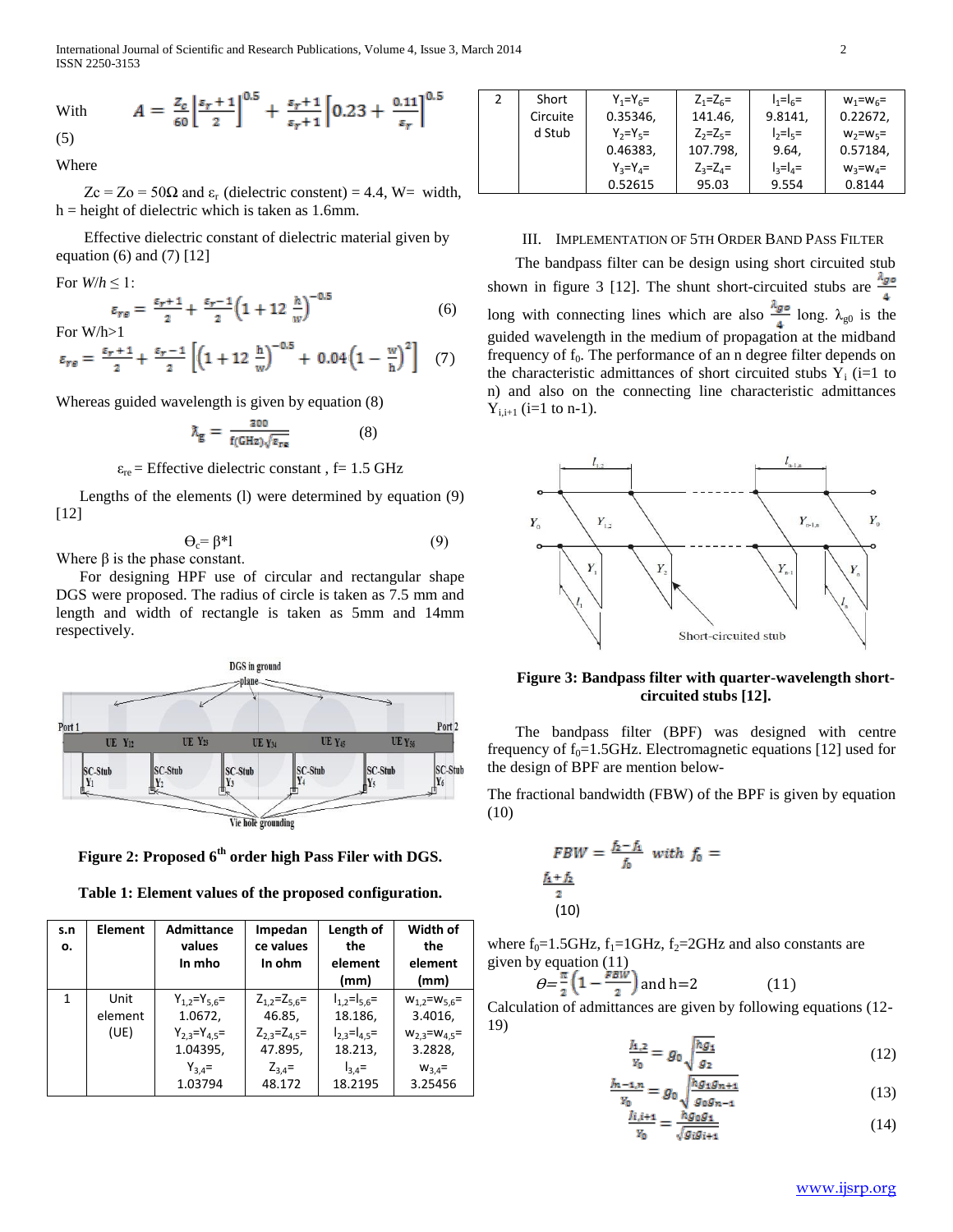International Journal of Scientific and Research Publications, Volume 4, Issue 3, March 2014 3 ISSN 2250-3153

$$
N_{i,i+1} = \sqrt{\left(\frac{l_{i,i+1}}{v_0}\right)^2 + \left(\frac{hg_0g_1 \tan \theta}{2}\right)^2}
$$
 (15)

$$
Y_1 = g_0 Y_0 \left( 1 - \frac{\hbar}{2} \right) g_1 \tan \theta + Y_0 \left( N_{1,2} - \frac{\hbar}{Y_0} \right) \tag{16}
$$

$$
Y_n = Y_0 \left( g_n g_{n+1} - g_0 g_1 \frac{n}{2} \right) \tan \Theta + Y_0 \left( N_{n-1,n} - \frac{m-1}{\gamma_0} \right) \tag{17}
$$
  

$$
Y_i = Y_0 \left( N_{i-1,i} + N_{i,i+1} - \frac{j_{i-1,i}}{\gamma_0} - \frac{j_{i,i+1}}{\gamma_0} \right) \tag{18}
$$

$$
r_i - r_0 \left( n_{i-1,i} + n_{i,i+1} - \frac{v_0}{v_0} - \frac{v_0}{v_0} \right)
$$
\nFor i = 2 to n-1

$$
Y_{i,i+1} = Y_0 \left( \frac{J_{i,i+1}}{Y_0} \right)
$$
  
For i = 1 to n-1 (19)

 Equations (5) to (8) were used for the calculation of width of the impedance and guided wavelength.

Length of the admittances were given by equation (20)

$$
l = \frac{\text{guided wavelength}(\lambda \text{g0})}{4} \tag{20}
$$

 Where g<sup>i</sup> are the element values of a ladder-type lowpass prototype filter, given for a cut off  $\Omega_c = 1$ . h is a dimensionless constant which may be any value for proper admittance level. To design such type filter take order of the filter as 5 shown in figure 4. The prototype parameters were -  $g_0 = g_6 = 1$ ,  $g_1 = 1.1468$ ,  $g_2=1.3712$ ,  $g_3=1.9750$ ,  $g_4=1.3712$ ,  $g_5=1.1468$ . Fractional bandwidth (FBW) = $0.67$  (obtained from equation (9)) and a 50 ohm terminal line impedance were chosen. The computed design parameters are summarized in Table 2.

For designing BPF use of circular and rectangular shape DGS were proposed. The radius of circle is taken as 13.5 mm and length and width of rectangle is taken as 11mm and 26mm respectively.



**Figure 4: Proposed 5th order BPF with DGS.**

**Table 2: Microstrip design parameters for 5th order Band Stop Filter.**

| s.n | Element | <b>Admittanc</b> | Impedance | Length of | Width of |
|-----|---------|------------------|-----------|-----------|----------|
| ο.  |         | e values         | values    | the       | the      |
|     |         | In mho           | In ohm    | element   | element  |
|     |         |                  |           | (mm)      | (mm)     |

| 1             | Connecti<br>ng lines       | $Y_{1,2}=Y_{4,5}=$<br>0.0258,<br>$Y_{2,3}=Y_{3,4}=$<br>0.02787             | $Z_{1,2} = Z_{4,5} =$<br>38.66,<br>$Z_{2,3}=Z_{3,4}=$<br>35.87         | $I_{1,2}=I_{4,5}=$<br>26.9332,<br>$I_{2,3}=I_{3,4}=$<br>26.8028                                       | $W_{1,2} = W_{4,5}$<br>4.585,<br>$W_{2,3} = W_{3,4}$<br>5.1273    |
|---------------|----------------------------|----------------------------------------------------------------------------|------------------------------------------------------------------------|-------------------------------------------------------------------------------------------------------|-------------------------------------------------------------------|
| $\mathcal{P}$ | Short<br>Circuited<br>Stub | $Y_1 = Y_5 =$<br>0.02156,<br>$Y_2 = Y_4 =$<br>0.0422,<br>$Y_3 =$<br>0.0413 | $Z_1 = Z_5 =$<br>46.365,<br>$Z_2 = Z_4 =$<br>23.68,<br>$Z_2 = 24.2060$ | $I_1 = I_5 =$<br>27.261,<br>$\vert \cdot \rangle = \vert \cdot \vert =$<br>26.076,<br>$I_3 = 26.1145$ | $W_1 = W_5 =$<br>3.46,<br>$W_2 = W_4 =$<br>9.455,<br>$W_3 = 9.15$ |

#### IV. RESULTS

# **1. 6 th order High Pass Filter**

The fabricated layout of the  $6<sup>th</sup>$  order high pass filter is shown in the figure 5 and figure 7. FR4 lossy material with dielectric constant of 4.4, substrate height of 1.6mm and loss tangent 0.02 were used for the fabricated design. The graphs obtain after the simulation (CST Software [13]) and measured value (spectrum analyzer) of the HPF without using DGS are shown in figure 6. CST Microwave studio is software for electromagnetic analysis and design in high frequency range. The most flexible tool of CST is the transient solver, which is used to simulate any design. And spectrum analyzer is a practical instrument which is used to test the PCB layout in 0 to 3 GHz frequency range. So the results were calculated in 0-3GHz frequency range only. Above this frequency range the results were calculated only CST software.

 The graph shown in figure 6 shows the cut off frequency is at 1.5GHz means that the signals were passing after this frequency. Also before 1.5 GHz the signal shows attenuation of - 35dB to -40dB (means perfect stop band). Return loss after 1.5GHz is below -10 dB which shows perfect impedance matching after that frequency.



**Figure 5: (a) Bottom view of the HPF (b) Top view of HPF.**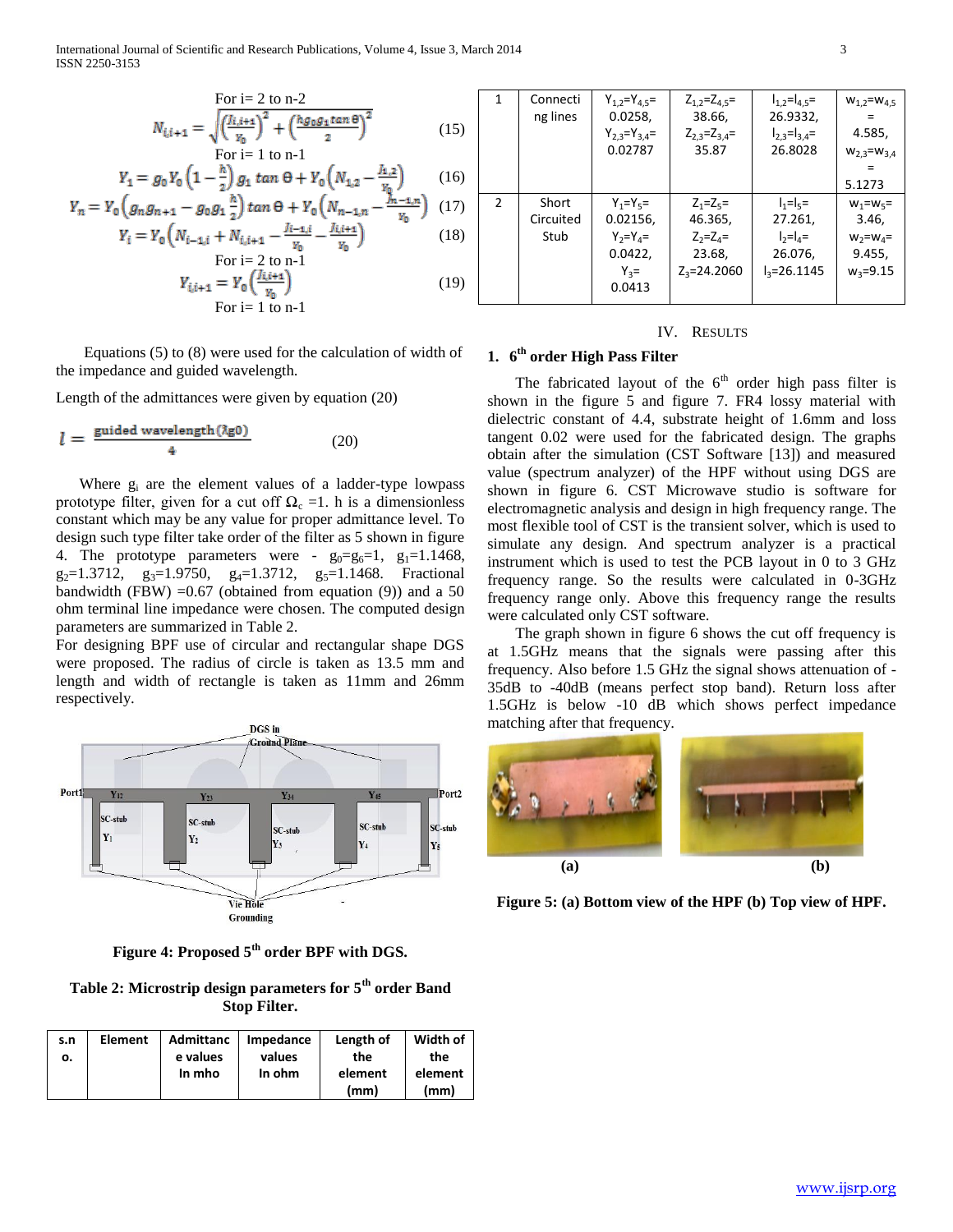

 Another layout which is made by using DGS (etched rectangular and circle shape on ground plane) is shown in figure 7 and the graph of this proposed configuration is shown in figure 8. The graph shown in figure 8 after applying DGS the cut off point has been shifted to a higher frequency near 2 GHz, which shows that the signal above 2 GHz were passed with negligible attenuation and signals below 2GHz is attenuation by up to 40 dB. By comparing both the results (figure 6 and figure 8), it has been found that the cut off point changes after applying DGS and also reduced sidebands and fluctuation of the output is achieved. So for the application where we require to increase in passband using same size filter the use of DGS is advantageous. It shows that further improvement in the cut off point will be achieved by using DGS in this design of high pass filter.



 **(a) (b) Figure 7: Layout of the fabricated device (a) Bottom view with DGS on ground plane (b) Top view of the HPF**



#### **2. 5 th Order Band Pass Filter**

 The fabricated layout of the BPF without DGS is shown in the figure 9. It uses same material as used in HPF. The graphs obtained after the simulation (CST Software [11]) and measured values (spectrum analyzer) are shown in figure 10. The graph shows the pass band of 0.85GHz to 1.88GHz is achieved. Attenuation in that range is 0 db and return loss is below -10 dB showing that the filter is efficiently working in this range. Except this band the filter is having stopband in which the attenuation is below -40 dB and return loss is near 0 dB axis.



**Figure 9 (a) Bottom view of the BPF without DGS (b) Top view of BPF.**



 The same configuration was designed with DGS as shown in figure 11 (etched circle and rectangle in ground plane). The graph obtained on CST and Spectrum Analyzer shown in figure 12. The graph shows the pass band of 1.05 GHz to 1.4 GHz is achieved. Attenuation in that range is nearly -2 db and return loss is below -10 dB showing that the filter is efficiently working in this range. Except this band the filter is having stopband in which the attenuation ranges in between -10 dB to -40 dB and return loss is near 0 dB axis.

 By comparing both the results (figure 10 and figure 12), it has been found that the passband has been reduced, meaning that the selectivity of the filter was improved for this particular band. So in communication ware large number of channels are used to transmit data; the effect of inter channel interference reduces the quality of receive data in large band. In that case the use of DGS in filters implementations is necessary to avoid large band. A particular band is selected by using DGS. By this it is found that for designing a filter to pass a particular band the use of DGS will be advantageous.